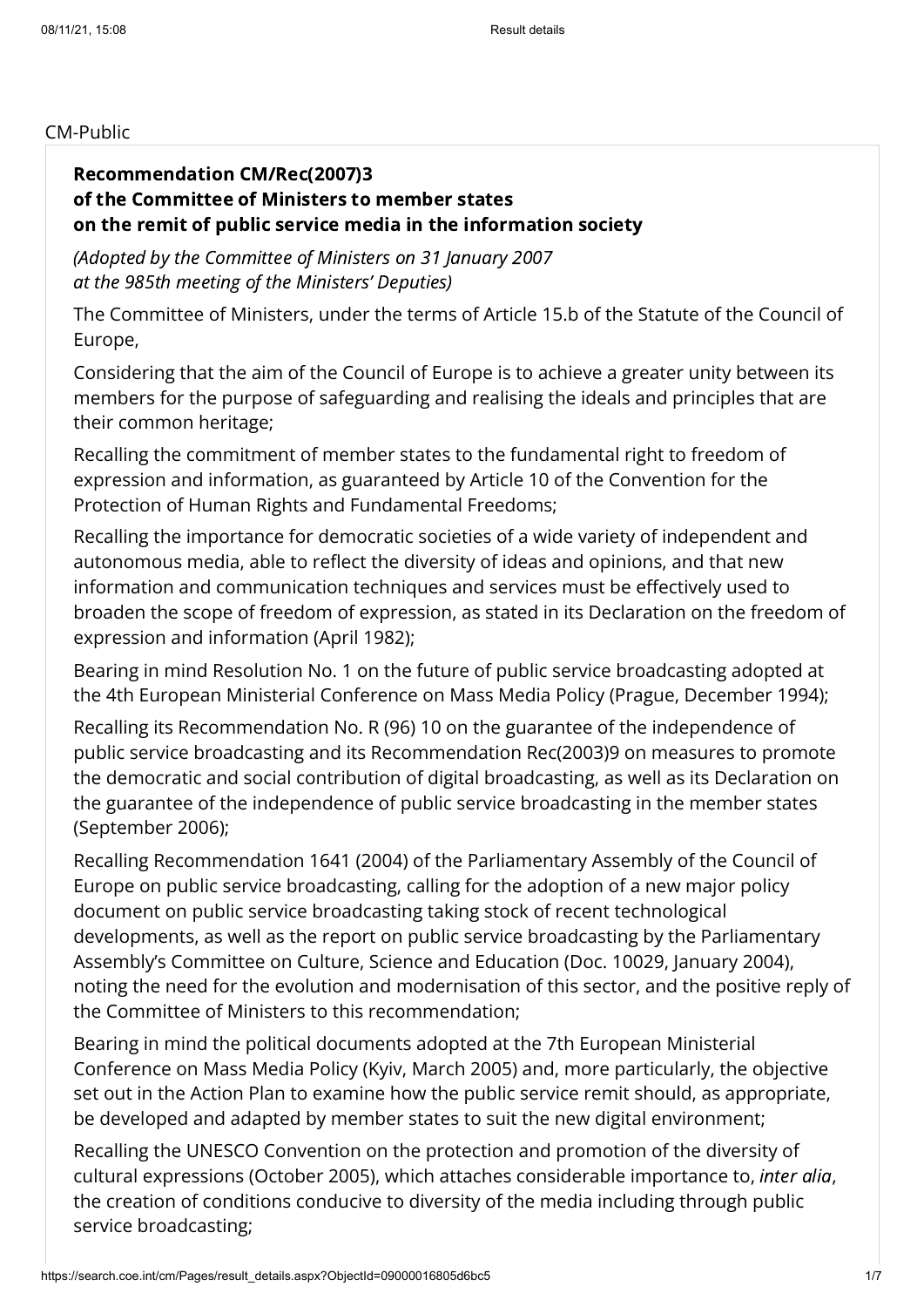Conscious of the need to safeguard the fundamental objectives of the public interest in the information society, including freedom of expression and access to information, media pluralism, cultural diversity, and the protection of minors and human dignity, in conformity with the Council of Europe standards and norms;

Underlining the specific role of public service broadcasting, which is to promote the values of democratic societies, in particular respect for human rights, cultures and political pluralism; and with regard to its goal of offering a wide choice of programmes and services to all sectors of the public, promoting social cohesion, cultural diversity and pluralist communication accessible to everyone;

Mindful of the fact that growing competition in broadcasting makes it more difficult for many commercial broadcasters to maintain the public value of their programming, especially in their free-to-air services;

Conscious of the fact that globalisation and international integration, as well as the growing horizontal and vertical concentration of privately-owned media at the national and international levels, have far-reaching effects for states and their media systems;

Noting that in the information society, the public, and especially the younger generations, more and more often turn to the new communication services for content and for the satisfaction of their communication needs, at the expense of traditional media;

Convinced therefore that the public service remit is all the more relevant in the information society and that it can be discharged by public service organisations via diverse platforms and an offer of various services, resulting in the emergence of public service media, which, for the purpose of this recommendation, does not include print media;

Recognising the continued full legitimacy and the specific objectives of public service media in the information society;

Persuaded that, while paying attention to market and competition questions, the common interest requires that public service media be provided with adequate funds for the fulfilment of the public service remit as conferred on them;

Recognising the right of member states to define the remits of individual public service media in accordance with their own national circumstances;

Acknowledging that the remits of individual public service media may vary within each member state, and that these remits may not necessarily include all the principles set out in this recommendation,

Recommends that the governments of member states:

i. guarantee the fundamental role of the public service media in the new digital environment, setting a clear remit for public service media, and enabling them to use new technical means to better fulfil this remit and adapt to rapid changes in the current media and technological landscape, and to changes in the viewing and listening patterns and expectations of the audience;

ii. include, where they have not already done so, provisions in their legislation/regulations specific to the remit of public service media, covering in particular the new communication services, thereby enabling public service media to make full use of their potential and especially to promote broader democratic, social and cultural participation, inter alia, with the help of new interactive technologies;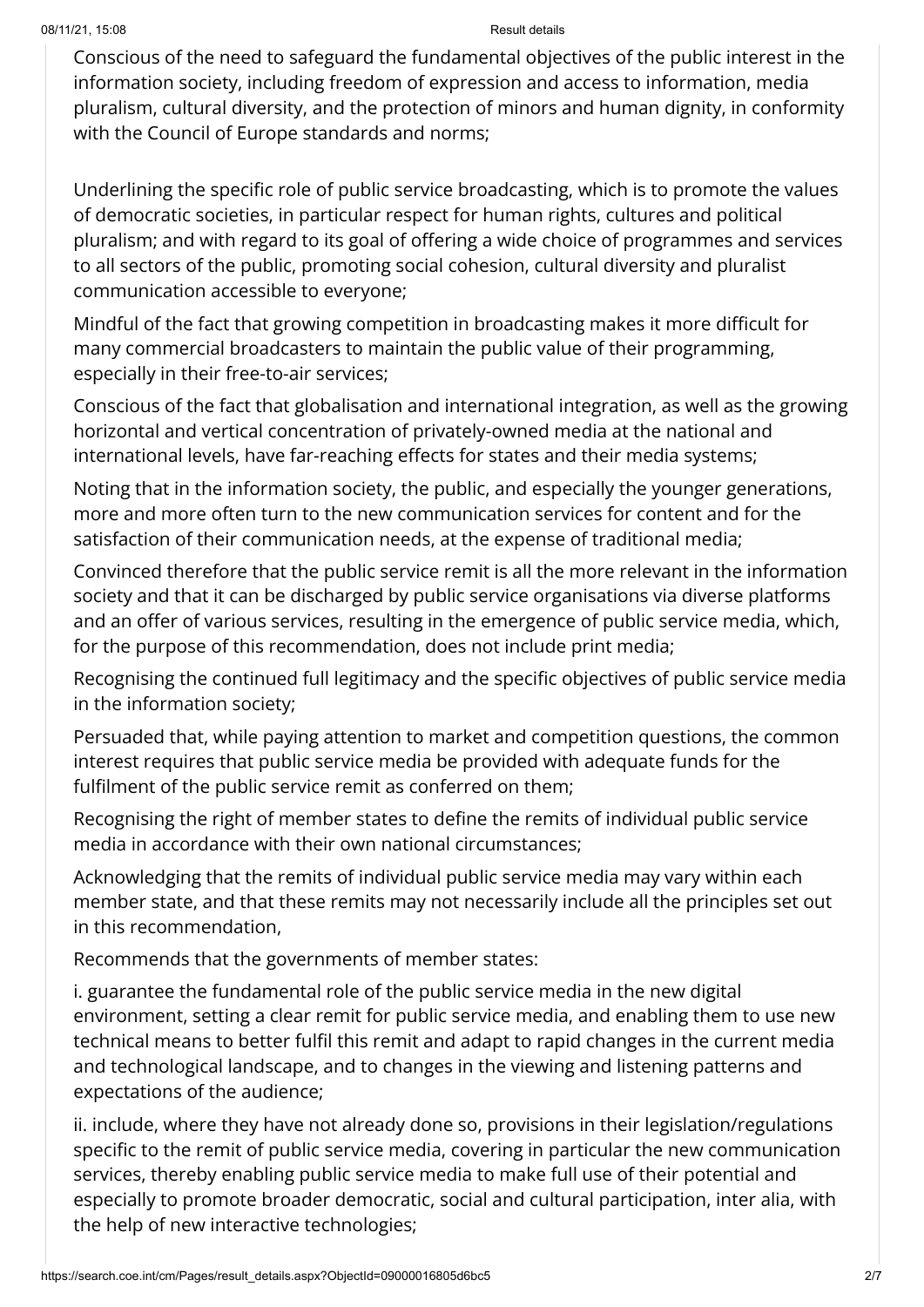iii. guarantee public service media, via a secure and appropriate financing and organisational framework, the conditions required to carry out the function entrusted to them by member states in the new digital environment, in a transparent and accountable manner;

iv. enable public service media to respond fully and effectively to the challenges of the information society, respecting the public/private dual structure of the European electronic media landscape and paying attention to market and competition questions;

v. ensure that universal access to public service media is offered to all individuals and social groups, including minority and disadvantaged groups, through a range of technological means;

vi. disseminate widely this recommendation and, in particular, bring to the attention of public authorities, public service media, professional groups and the public at large, the guiding principles set out below, and ensure that the necessary conditions are in place for these principles to be put into practice.

## Guiding principles concerning the remit of public service media in the information society

# I. The public service remit: maintaining the key elements

1. Member states have the competence to define and assign a public service remit to one or more specific media organisations, in the public and/or private sector, maintaining the key elements underpinning the traditional public service remit, while adjusting it to new circumstances. This remit should be performed with the use of state-of-the-art technology appropriate for the purpose. These elements have been referred to on several occasions in Council of Europe documents, which have defined public service broadcasting as, amongst other things:

a) a reference point for all members of the public, offering universal access;

b) a factor for social cohesion and integration of all individuals, groups and communities; c) a source of impartial and independent information and comment, and of innovatory and varied content which complies with high ethical and quality standards;

d) a forum for pluralistic public discussion and a means of promoting broader democratic participation of individuals;

e) an active contributor to audiovisual creation and production and greater appreciation and dissemination of the diversity of national and European cultural heritage.

2. In the information society, relying heavily on digital technologies, where the means of content distribution have diversified beyond traditional broadcasting, member states should ensure that the public service remit is extended to cover provision of appropriate content also via new communication platforms.

# II. Adapting the public service remit to the information society

# a. A reference point for all members of the public, with universal access offered

3. Public service media should offer news, information, educational, cultural, sports and entertainment programmes and content aimed at the various categories of the public and which, taken as a whole, constitute an added public value compared to those of other broadcasters and content providers.

4. The principle of universality, which is fundamental to public service media, should be addressed having regard to technical, social and content aspects. Member states should, in particular, ensure that public service media can be present on significant platforms and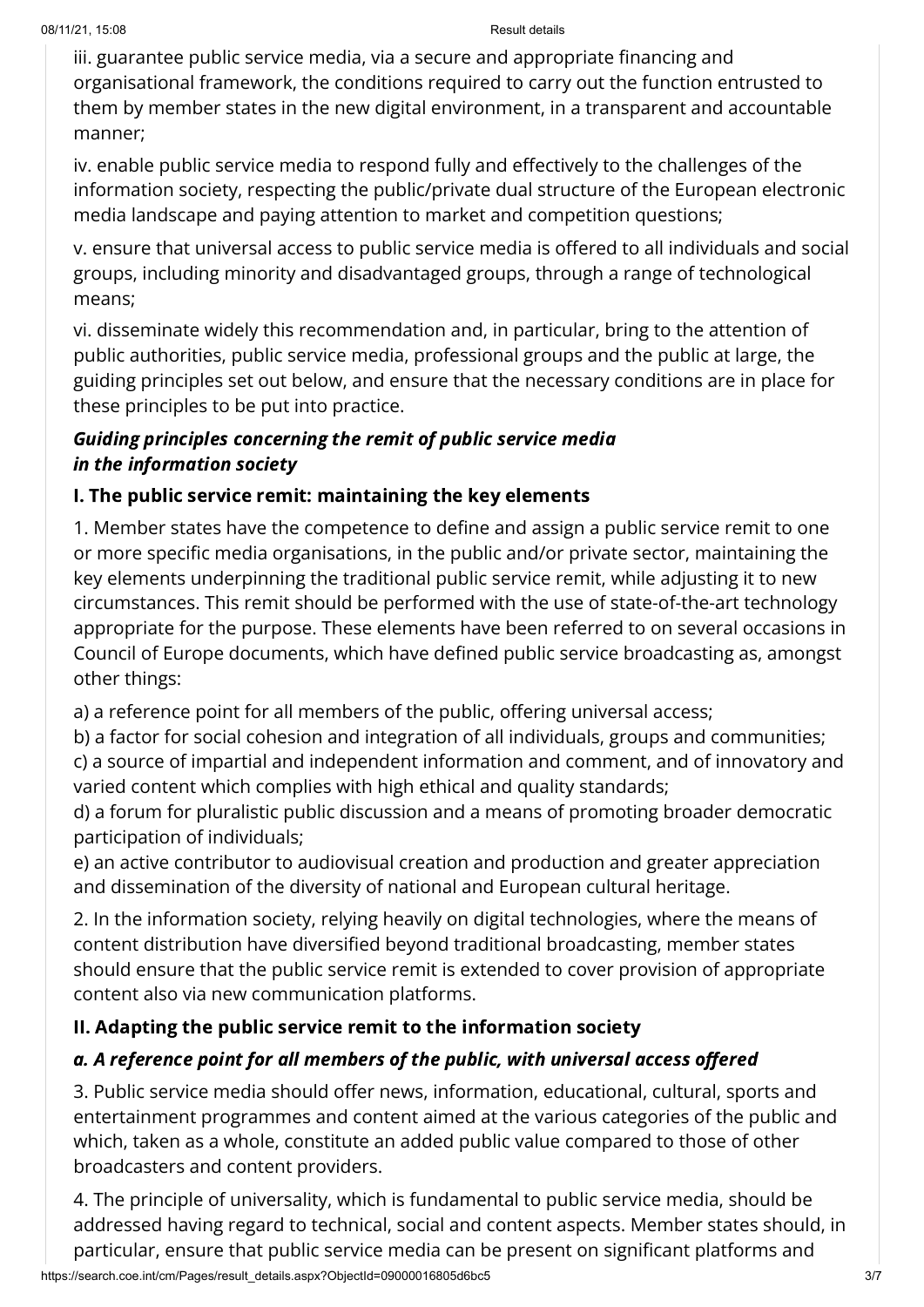have the necessary resources for this purpose.

5. In view of changing user habits, public service media should be able to offer both generalist and specialised contents and services, as well as personalised interactive and ondemand services. They should address all generations, but especially involve the younger generation in active forms of communication, encouraging the provision of user-generated content and establishing other participatory schemes.

6. Member states should see to it that the goals and means for achievement of these goals by public service media are clearly defined, in particular regarding the use of thematic services and new communication services. This may include regular evaluation and review of such activities by the relevant bodies, so as to ensure that all groups in the audience are adequately served.

# b. A factor for social cohesion and integration of all individuals, groups and communities

7. Public service media should be adapted to the new digital environment to enable them to fulfil their remit in promoting social cohesion at local, regional, national and international levels, and to foster a sense of co-responsibility of the public for the achievement of this objective.

8. Public service media should integrate all communities, social groups and generations, including minority groups, young people, old persons, the most disadvantaged social categories, persons with disabilities, while respecting their different identities and needs. In this context, attention should be paid to the content created by and for such groups, and to their access to, and presence and portrayal in, public service media. Due attention should be also paid to gender equality issues.

9. Public service media should act as a trusted guide of society, bringing concretely useful knowledge into the life of individuals and of different communities in society. In this context, they should pay particular attention to the needs of minority groups and underprivileged and disadvantaged social categories. This role of filling a gap in the market, which is an important part of the traditional public service media remit, should be maintained in the new digital environment.

10. In an era of globalisation, migration and integration at European and international levels, the public service media should promote better understanding among peoples and contribute to intercultural and inter-religious dialogue.

11. Public service media should promote digital inclusion and efforts to bridge the digital divide by, inter alia, enhancing the accessibility of programmes and services on new platforms.

# c. A source of impartial and independent information and comment, and of innovatory and varied content which complies with high ethical and quality standards

12. Member states should ensure that public service media constitute a space of credibility and reliability among a profusion of digital media, fulfilling their role as an impartial and independent source of information, opinion and comment, and of a wide range of programming and services, satisfying high ethical and quality standards.

13. When assigning the public service remit, member states should take account of the public service media's role in bridging fragmentation, reducing social and political alienation and promoting the development of civil society. A requirement for this is the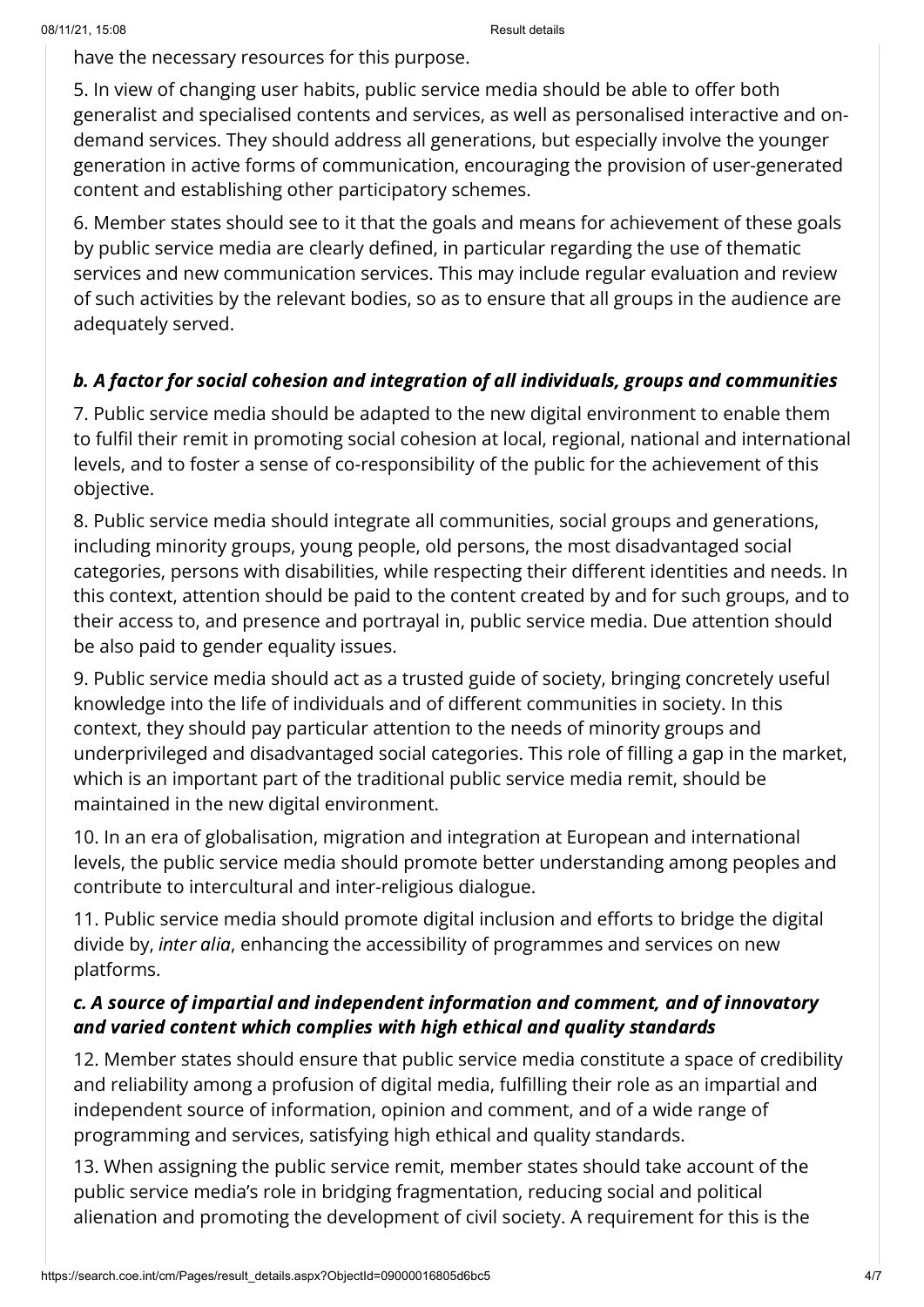independent and impartial news and current affairs content, which should be provided on both traditional programmes and new communication services.

# d. A forum for public discussion and a means of promoting broader democratic participation of individuals

14. Public service media should play an important role in promoting broader democratic debate and participation, with the assistance, among other things, of new interactive technologies, offering the public greater involvement in the democratic process. Public service media should fulfil a vital role in educating active and responsible citizens, providing not only quality content but also a forum for public debate, open to diverse ideas and convictions in society, and a platform for disseminating democratic values.

15. Public service media should provide adequate information about the democratic system and democratic procedures, and should encourage participation not only in elections but also in decision-making processes and public life in general. Accordingly, one of the public service media's roles should be to foster citizens' interest in public affairs and encourage them to play a more active part.

16. Public service media should also actively promote a culture of tolerance and mutual understanding by using new digital and online technologies.

17. Public service media should play a leading role in public scrutiny of national governments and international governmental organisations, enhancing their transparency, accountability to the public and legitimacy, helping eliminate any democratic deficit, and contributing to the development of a European public sphere.

18. Public service media should enhance their dialogue with, and accountability to, the general public, also with the help of new interactive services.

# e. An active contributor to audiovisual creation and production and to a greater appreciation and dissemination of the diversity of national and European cultural heritage

19. Public service media should play a particular role in the promotion of cultural diversity and identity, including through new communication services and platforms. To this end, public service media should continue to invest in new, original content production, made in formats suitable for the new communication services. They should support the creation and production of domestic audiovisual works reflecting as well local and regional characteristics.

20. Public service media should stimulate creativity and reflect the diversity of cultural activities, through their cultural programmes, in fields such as music, arts and theatre, and they should, where appropriate, support cultural events and performances.

21. Public service media should continue to play a central role in education, media literacy and life-long learning, and should actively contribute to the formation of knowledge-based society. Public service media should pursue this task, taking full advantage of the new opportunities and including all social groups and generations.

22. Public service media should play a particular role in preservation of cultural heritage. They should rely on and develop their archives, which should be digitised, thus being preserved for future generations. In order to be accessible to a broader audience, the audiovisual archives should, where appropriate and feasible, be accessible online. Member states should consider possible options to facilitate the accomplishment of such projects.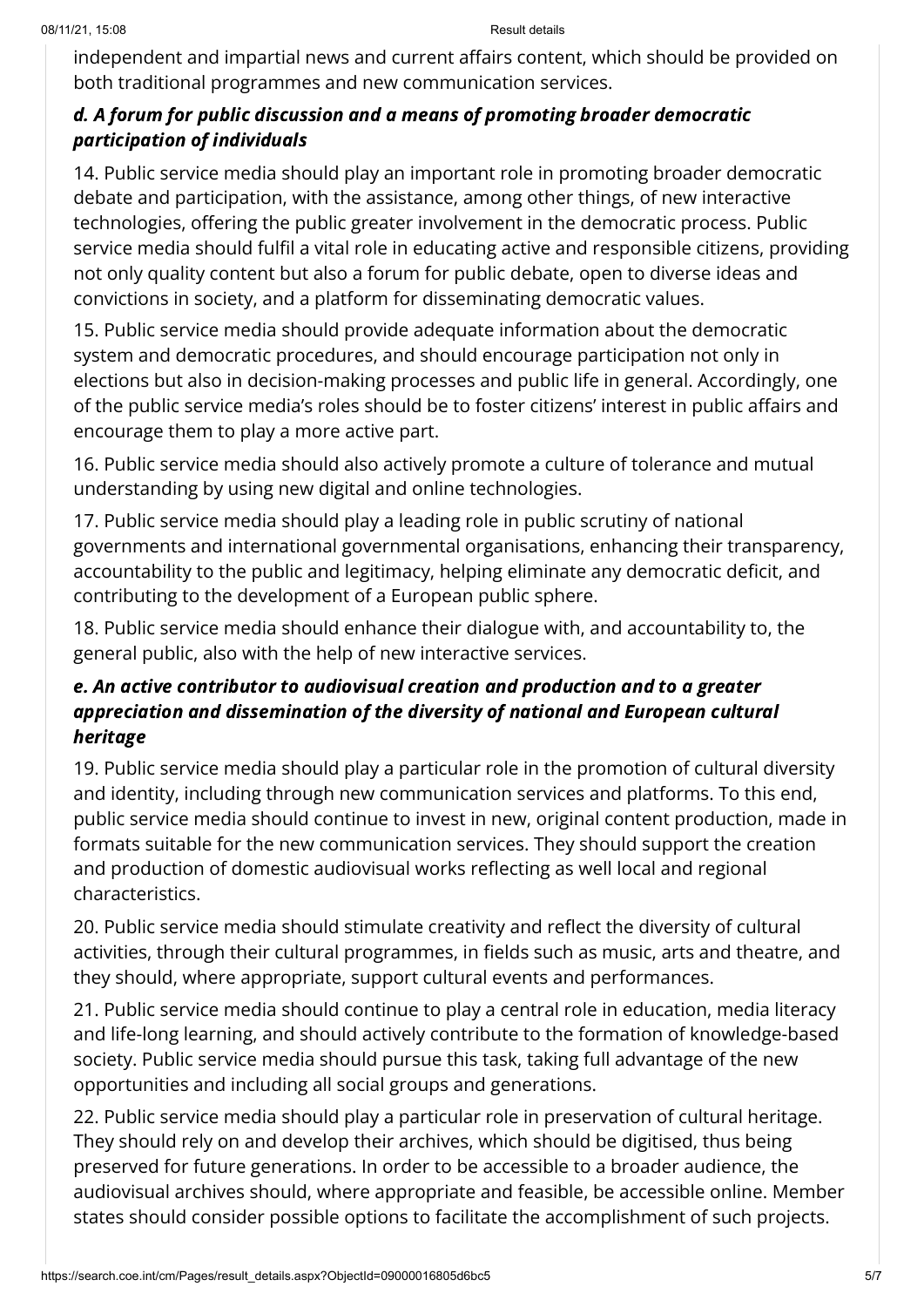23. In their programming and content, public service media should reflect the increasingly multi-ethnic and multicultural societies in which they operate, protecting the cultural heritage of different minorities and communities, providing possibilities for cultural expression and exchange, and promoting closer integration, without obliterating cultural diversity at the national level.

24. Public service media should promote respect for cultural diversity, while simultaneously introducing the audience to the cultures of other peoples around the world.

## III. The appropriate conditions required to fulfil the public service remit in the information society

25. Member states should ensure that the specific legal, technical, financial and organisational conditions required to fulfil the public service remit continue to apply in, and are adapted to, the new digital environment. Taking into account the challenges of the information society, member states should be free to organise their own national systems of public service media, suited to the rapidly changing technological and social realities, while at the same time remaining faithful to the fundamental principles of public service.

### a. Legal conditions

26. Member states should establish a clear legal framework for the development of public service media and the fulfilment of their remit. They should incorporate into their legislation provisions enabling public service media to exercise, as effectively as possible, their specific function in the information society and, in particular, allowing them to develop new communication services.

27. To reconcile the need for a clear definition of the remit with the need to respect editorial independence and programme autonomy and to allow for flexibility to adapt public service activities rapidly to new developments, member states should find appropriate solutions, involving, if needed, the public service media, in line with their legal traditions.

## b. Technical conditions

28. Member states should ensure that public service media have the necessary technical resources to fulfil their function in the information society. Developing a range of new services would enable them to reach more households, to produce more quality contents, responding to the expectations of the public, and to keep pace with developments in the digital environment. Public service media should play an active role in the technological innovation of the electronic media, as well as in the digital switchover.

## c. Financial conditions

29. Member states should secure adequate financing for public service media, enabling them to fulfil their role in the information society, as defined in their remit. Traditional funding models relying on sources such as licence fees, the state budget and advertising remain valid under the new conditions.

30. Taking into account the developments of the new digital technology, member states may consider complementary funding solutions paying due attention to market and competition questions. In particular, in the case of new personalised services, member states may consider allowing public service media to collect remunerations. Member states may also take advantage of public and community initiatives for the creation and financing of new types of public service media. However, none of these solutions should endanger